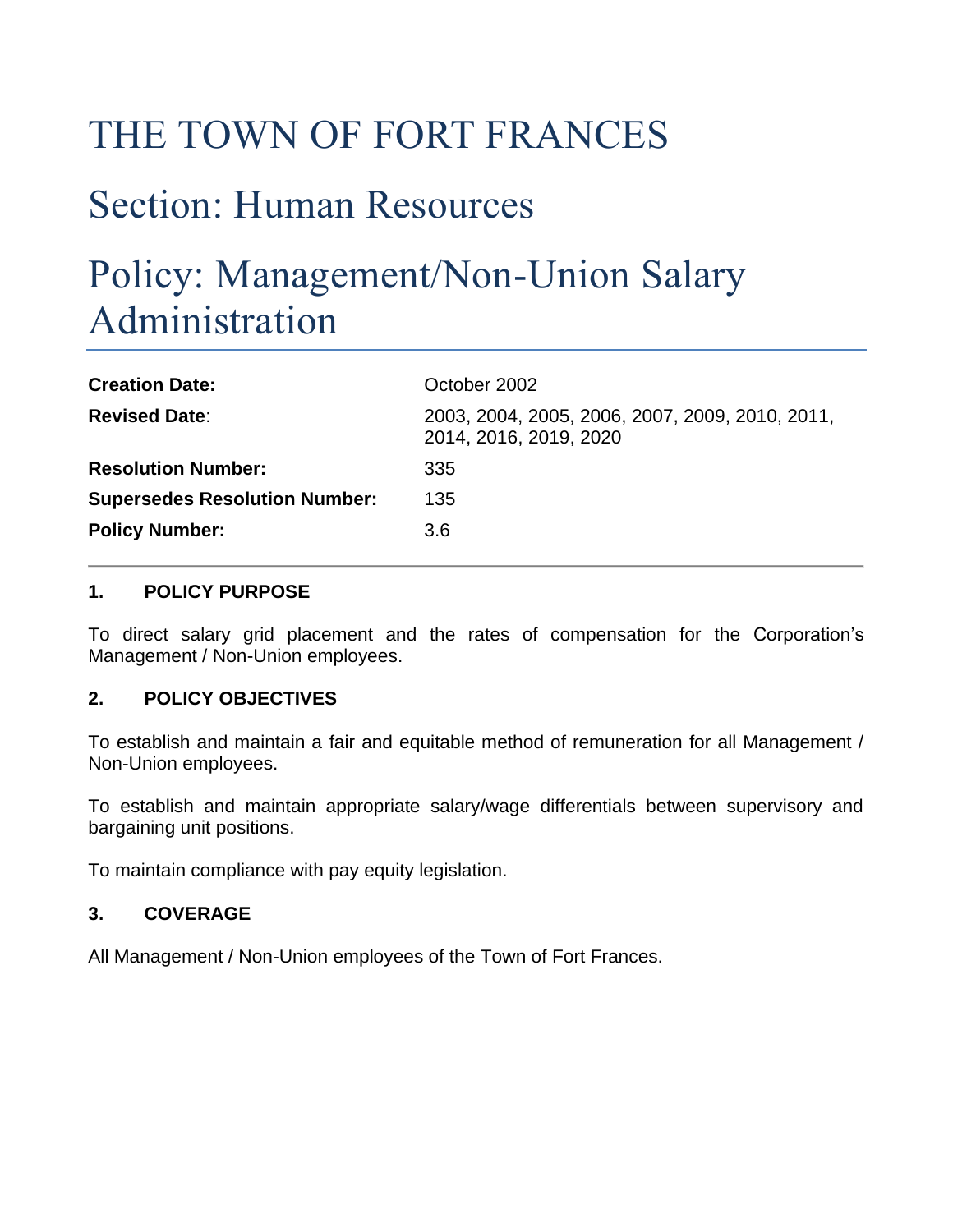## **4. JOB EVALUATION PROCESS**

## **Definitions:**

| <b>List of Definitions</b>               |                                                                                                                                                                                                                                                                                                                                                   |
|------------------------------------------|---------------------------------------------------------------------------------------------------------------------------------------------------------------------------------------------------------------------------------------------------------------------------------------------------------------------------------------------------|
| <b>Term</b>                              | <b>Definition</b>                                                                                                                                                                                                                                                                                                                                 |
| Appellant                                | The individual(s) who appeal a decision of the Job Evaluation<br>Committee (JEC).                                                                                                                                                                                                                                                                 |
| <b>Consensus Decision</b>                | Occurs when everyone on a committee reaches the point<br>where they fundamentally agree and can support a decision.<br>Reaching a consensus decision doesn't necessarily require<br>that every member completely agrees, simply that each<br>member can support the decision.                                                                     |
| Degree                                   | The actual measurement levels within a given sub factor.                                                                                                                                                                                                                                                                                          |
| Factors and                              | A factor is a major criterion used to measure jobs.                                                                                                                                                                                                                                                                                               |
| <b>Subfactors</b>                        | Subfactors are components in a factor.                                                                                                                                                                                                                                                                                                            |
| <b>Gender Neutral</b>                    | Any practice which does not discriminate between men and<br>women.                                                                                                                                                                                                                                                                                |
| Incumbent                                | An employee who has been appointed to a job. Some jobs<br>may have multiple incumbents (e.g. Lifeguard).                                                                                                                                                                                                                                          |
| Job                                      | Is made up of duties and responsibilities.                                                                                                                                                                                                                                                                                                        |
| <b>Job Analysis</b>                      | The process of recording the tasks, duties, required skill,<br>effort, responsibility and working conditions involved in the<br>performance of that job. Job Analysis may be conducted<br>using a variety of techniques, including but not limited to, the<br>use of questionnaires, job descriptions, interviews, and work-<br>site observation. |
| <b>Job Description</b>                   | A written description of a job including a summary of the<br>major duties, responsibilities, job specifications, skills, and<br>effort, and working conditions for a job.                                                                                                                                                                         |
| <b>Job Evaluation</b>                    | A process which measures the relative value of jobs within<br>the bargaining unit. This value is expressed in points.                                                                                                                                                                                                                             |
| <b>Job Evaluation Tool</b>               | The tool used to conduct job evaluations, containing the<br>guidelines and degree levels for each sub-factor used for<br>evaluating a job.                                                                                                                                                                                                        |
| <b>Job Evaluation</b><br>Committee (JEC) | The committee responsible for the evaluation of jobs. The<br>committee consists of the Human Resources Manager, or<br>designate, the Chief Administrative Officer, or designate, and<br>the Treasurer, or designate, as well as an alternate member<br>from the Management Non-Union group selected by the<br>committee.                          |
| <b>Majority Vote</b>                     | A vote of the JEC where more than one half of the members<br>support a given position, or motion.                                                                                                                                                                                                                                                 |
| New Job                                  | A job which is added to the organization which is sufficiently<br>different from work currently being performed in the<br>workplace that it cannot be assigned to an existing job.                                                                                                                                                                |
| Pay Equity                               | Pay Equity is defined in statute in the Pay Equity Act.                                                                                                                                                                                                                                                                                           |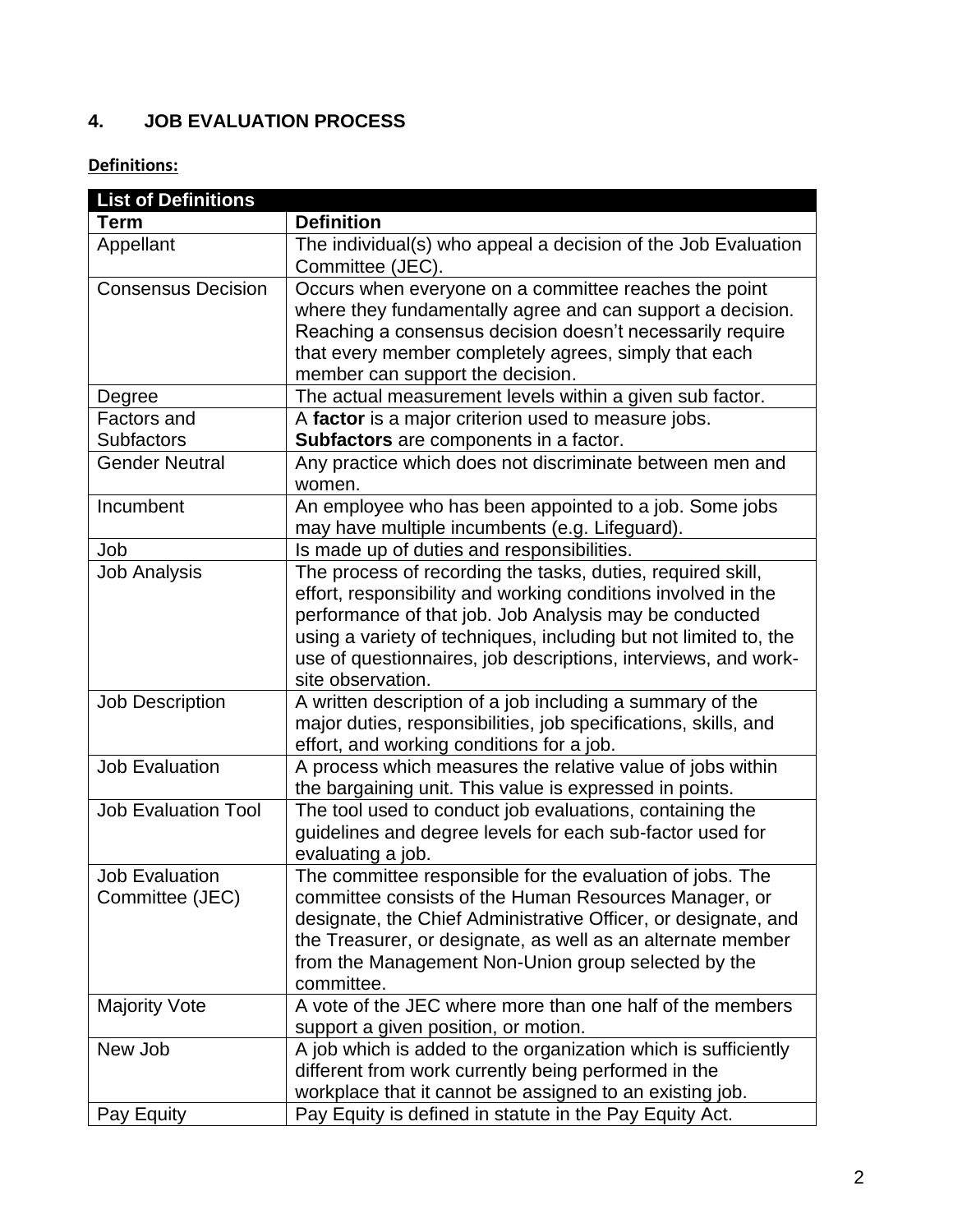| Points, Weighting,<br>and Total Points | Points are the numerical value assigned to each degree in<br>each subfactor. Weighting is assigned to each subfactor as<br>established by the JEC.                                                                                                                                                                                        |
|----------------------------------------|-------------------------------------------------------------------------------------------------------------------------------------------------------------------------------------------------------------------------------------------------------------------------------------------------------------------------------------------|
| Position                               | Is a collection of duties and responsibilities assigned to one<br>person.                                                                                                                                                                                                                                                                 |
| Rating                                 | The process of reviewing the related job documents using the<br>Job Evaluation Tool and selecting the appropriate sub factor<br>degree.                                                                                                                                                                                                   |
| Sore-thumbing                          | The process of comparing new rating decisions to previous<br>rating decisions of similar, or related jobs. Comparisons may<br>be performed on a subfactor by subfactor basis, or total<br>points basis.<br>The process helps to confirm the accuracy of job evaluation<br>results and helps to ensure that job evaluation results reflect |
|                                        | a relative ranking.                                                                                                                                                                                                                                                                                                                       |

## **Job Evaluation:**

- 1. Job Evaluation is about the job, not about the person doing the job.
- 2. It is a means of determining the relative value of the job, it is not a means of measuring individual performance.
- 3. It is used to establish internal equity and maintain compliance with pay equity legislation.
- 4. Is a collaborative process where a committee works together to reach consensus.

#### **Job Evaluation Tool:**

- 1. All job evaluations will be conducted using a gender-neutral job evaluation tool to ensure compliance with Pay Equity legislation.
- 2. All jobs will be evaluated using the same tool. The tool is appended to this policy in Appendix 'A'.

#### **Job Evaluation Committee:**

- 1. A job evaluation committee (JEC), consisting Human Resources Manager, or designate, the Chief Administrative Officer, or designate, and the Treasurer, or designate shall evaluate all jobs in the Management Non-Union group.
- 2. An alternate member, selected by the Committee, may participate in job evaluations in the absence of a committee member. A minimum of two (2) committee members are required to conduct a job evaluation.
- 3. No member of the committee shall evaluate their own job.
- 4. Members of the committee shall apply the job evaluation tool in a consistent and genderneutral manner and shall not favour one type of work over another or one individual over antoher.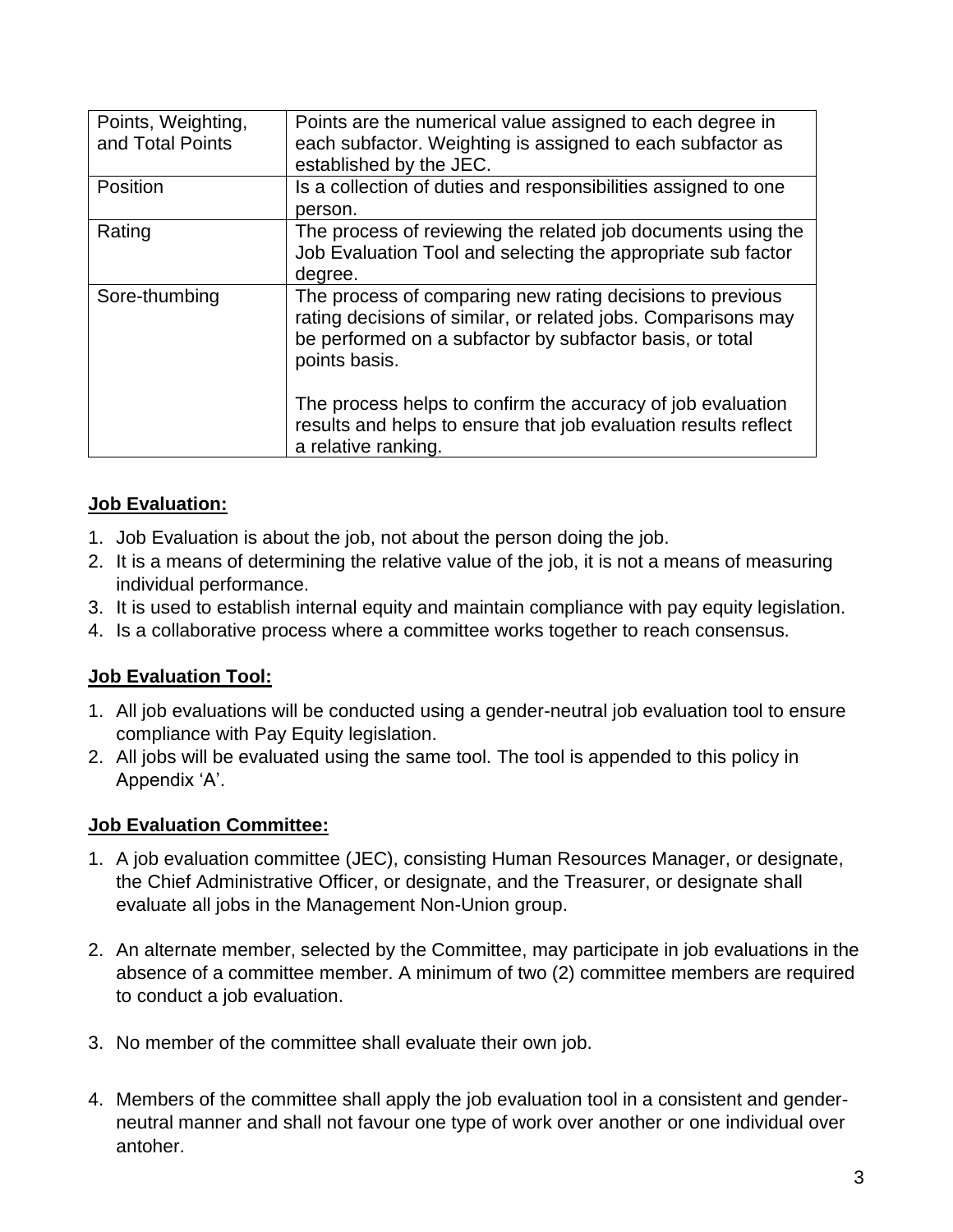### **Materials to Support Job Evaluations:**

The following materials may be used to support job evaluations:

- 1. Current job description. The committee shall use the current job description for the job being evaluated.
- 2. The committee shall use the results of any current job analysis that has been conducted for the job being evaluated. Where feasible, a job analysis should be conducted prior to conducting a job evaluation. In the case of a new position where there is no incumbent, a job analysis is not required.
- 3. Written, or oral documentation from incumbents, or supervisors to provide additional information may be included, as required.
- 4. Any other reference material deemed relevant by the committee.

### **Requirement for Job Evaluation**

Job evaluations shall be conducted in the following circumstances:

- 1. When a job is added to the Management Non-Union group, a job evaluation shall occur prior to its addition.
- 2. One year after a new job has been added, and an incumbent has been in place, the job shall be re-evaluated by the JEC.
- 3. When it has been mutually agreed to by the JEC that a job has substantially changed.
- 4. When a supervisor, or job incumbent identifies that the job duties, or the qualifications for the position, have substantially changed, they may request a job evaluation by contacting the Human Resources Manager.
	- a. If such a request is received, a copy shall be provided to each member of the JEC within 10 business days, and the JEC shall determine, by consensus, or majority vote if consensus can't be achieved, if a job evaluation is to be conducted.
	- b. If an employee, or supervisor makes a request more than one time per year, or makes a request that is baseless in nature, the JEC, at its sole discretion, may deny the request.
	- c. The Human Resources Manager, on behalf of the JEC, shall notify the party requesting the job evaluation of the JEC's decision, and shall provide a copy to the other members of the JJEC, and the Unit Chair.

## **Job Analysis**

It is good practice to conduct a job analysis prior to completing a job evaluation. The Human Resources Manager and supervisor will endeavor to provide a job analysis to the JEC prior to undertaking a job evaluation, unless it is a newly created job being evaluated.

The method used to undertake job analysis shall be at the discretion of the JEC.

## **Review of Results & Sore Thumbing**

As job evaluation is to some degree, a subjective process, it is important to periodically review ratings, and undertake sore thumbing. During the job evaluation process, upon reaching consensus, the JEC shall review the agreed upon rates against existing job ratings.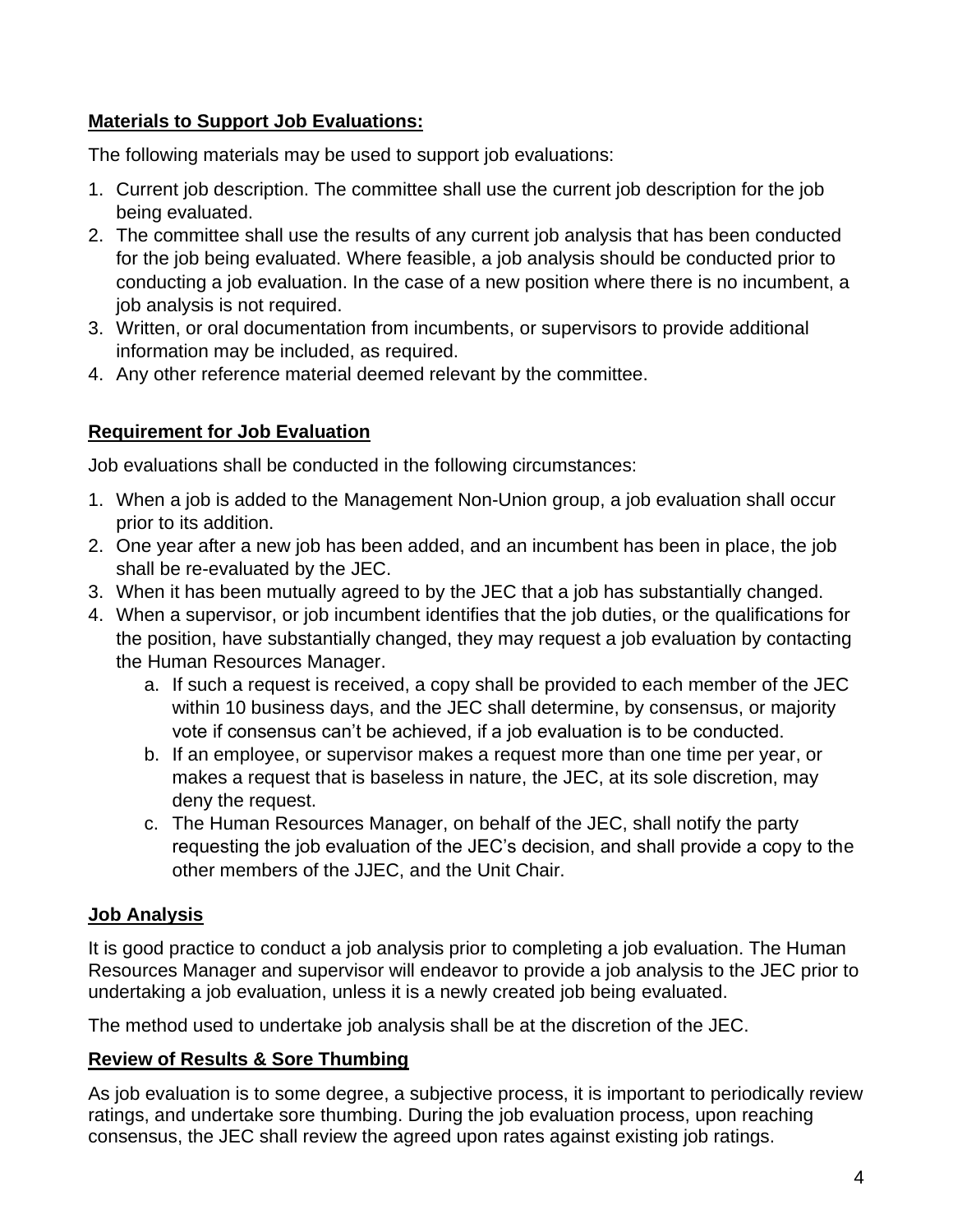### **Results of Job Evaluation**

After completion of the job evaluation, and if required, sore thumbing, the Human Resources Manager shall communicate the results of the job evaluation to the incumbent, and relevant supervisors within ten (10) business days upon completion of the job evaluation.

#### **Adjustments to compensation**

Job evaluation creates a relative ranking of jobs and on occasion, the results of job evaluation will indicate that the pay band for the job will need to be changed. If this occurs, the job shall be placed in its appropriate pay band based on the scoring identified in the completed job evaluation.

If the job moves to a higher pay band, the following shall take place:

- 1. If the current rate of pay for the incumbent is within their new pay band, they shall maintain their rate of pay. Contingent on receiving a satisfactory performance appraisal, the incumbent will move to the next step on their new pay band at their anniversary date (i.e. the date they started in their current position) and will continue to do so until they reach the maximum rate for their pay band.
- 2. If the current rate of pay for the incumbent is below the rate of pay for the new pay band, their new pay rate shall be the base rate of the new pay band. Contingent on receiving a satisfactory performance appraisal, the incumbent will move to the next step on their new pay band at their anniversary date (i.e. the date they started in their current position) and will continue to do so until they reach the maximum rate for their pay band.

If the job moves to a lower pay band, the following shall take place:

- 1. If the current rate of pay for the incumbent is within their new pay band, they shall maintain their rate of pay. Contingent on receiving a satisfactory performance appraisal, the incumbent will move to the next step on their new pay band at their anniversary date (i.e. the date they started in their current position) and will continue to do so until they reach the maximum rate for their pay band.
- 2. If the current rate of pay for the incumbent is above the rate of pay for the new pay band, their wage will be frozen until such time as it aligns with their pay band.

## **Appeals**

- 1. The incumbent, or Senior Manager (Chief Administrative Officer, Treasurer, Operations and Facilities Manager, Recreation and Culture Manager) may appeal the results of a job evaluation to the JEC within thirty (30) calendar days of receiving the results of the job evaluation by submitting a request in writing to the Human Resources Manager. If the Manager requesting the appeal is a member of the JEC, they shall recuse themselves from the appeal process, and the alternate member shall take their place.
- 2. The appeal request shall include the following: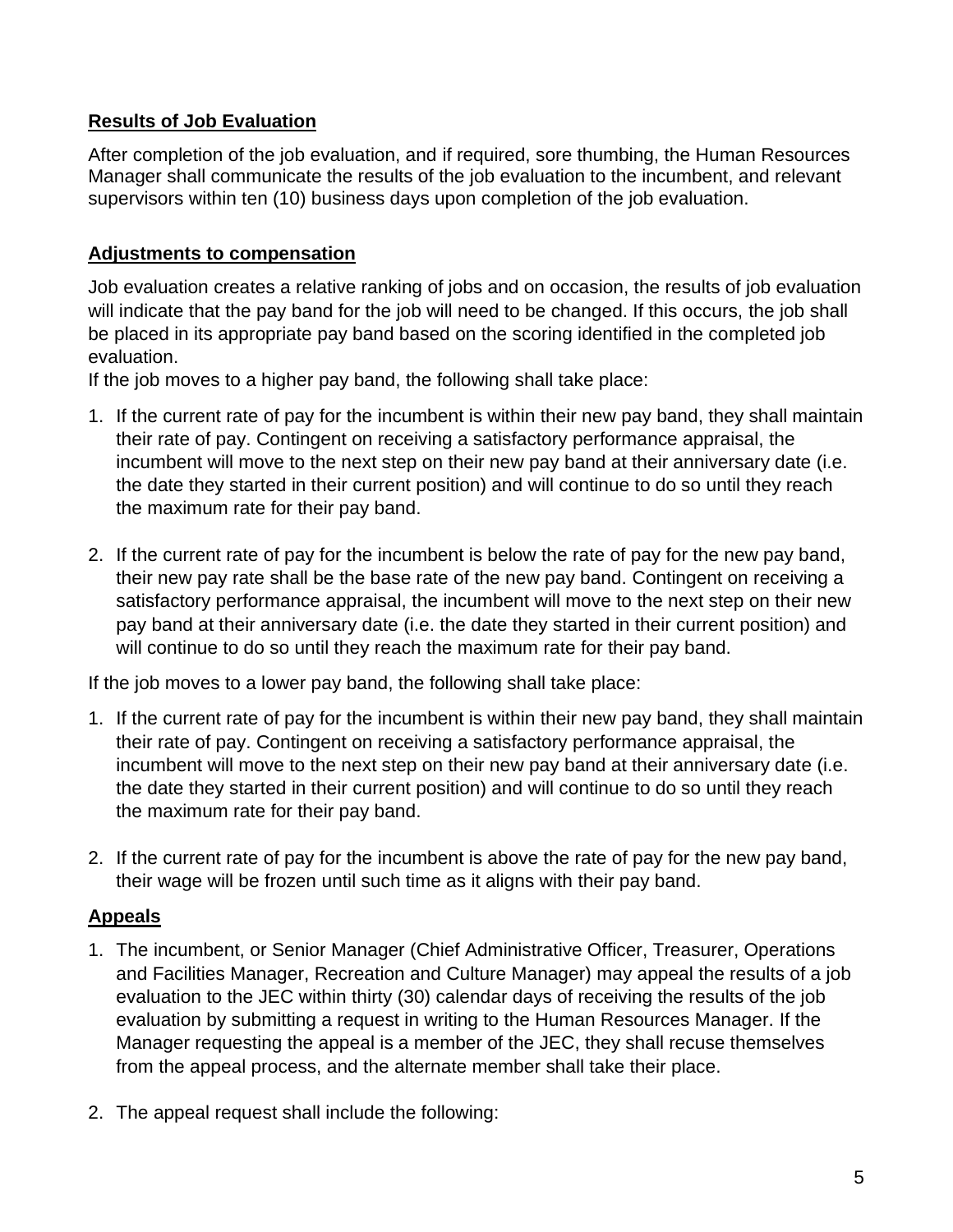- a. The reason(s) for which the appellant feels that the results of the Job Evaluation are not accurate.
- b. The appellant must identify any ratings that they feel are inaccurate, provide what they believe to be the correct rating, and provide rationale for their rating.
- c. The JEC shall review the appeal within thirty (30) calendar days, at a time of mutual agreement, and determine by consensus, or failing to achieve consensus, majority vote, if the appeal has merit.
- d. If the appeal is deemed to have merit, the JEC shall review the specific ratings identified in the appeal, and reach consensus to determine what, if any, changes are required.
- e. Once the appeal process is complete, and the JEC has reached a decision, they shall notify the appellant in writing within ten (10) business days.
- 3. Results of the appeal process are final. For jobs with multiple incumbents, only one appeal may be filed.

## **The Salary Structure Administration Practices Committee (SSAPC)**

The Salary Structure Administration Practices Committee (SSAPC) will provide policy, and strategic direction regarding the following:

- Compensation, and total rewards practices for the Management / Non-Union group.
- Job evaluation practices for the Management / Non-Union group.
- Compliance with pay equity legislation.

The SSAPC will consist of the following members:

- The Chief Administrative Officer (or designate)
- Human Resources Manager
- Treasurer (or designate)
- Two members of Council

## **5. SETTING RATES OF COMPENSATION**

#### A. Point Bands

Each position will be compensated on the basis of the band or range of point values into which the job falls. Once the total point value of the position has been determined, the JEC will define the appropriate point band for the job. There are seventeen (17) different groups ranging from one hundred and five (105) points at the base of Band 1 to eight hundred and twenty-five (825) points at the base of Band 17. The point band will determine the appropriate salary range.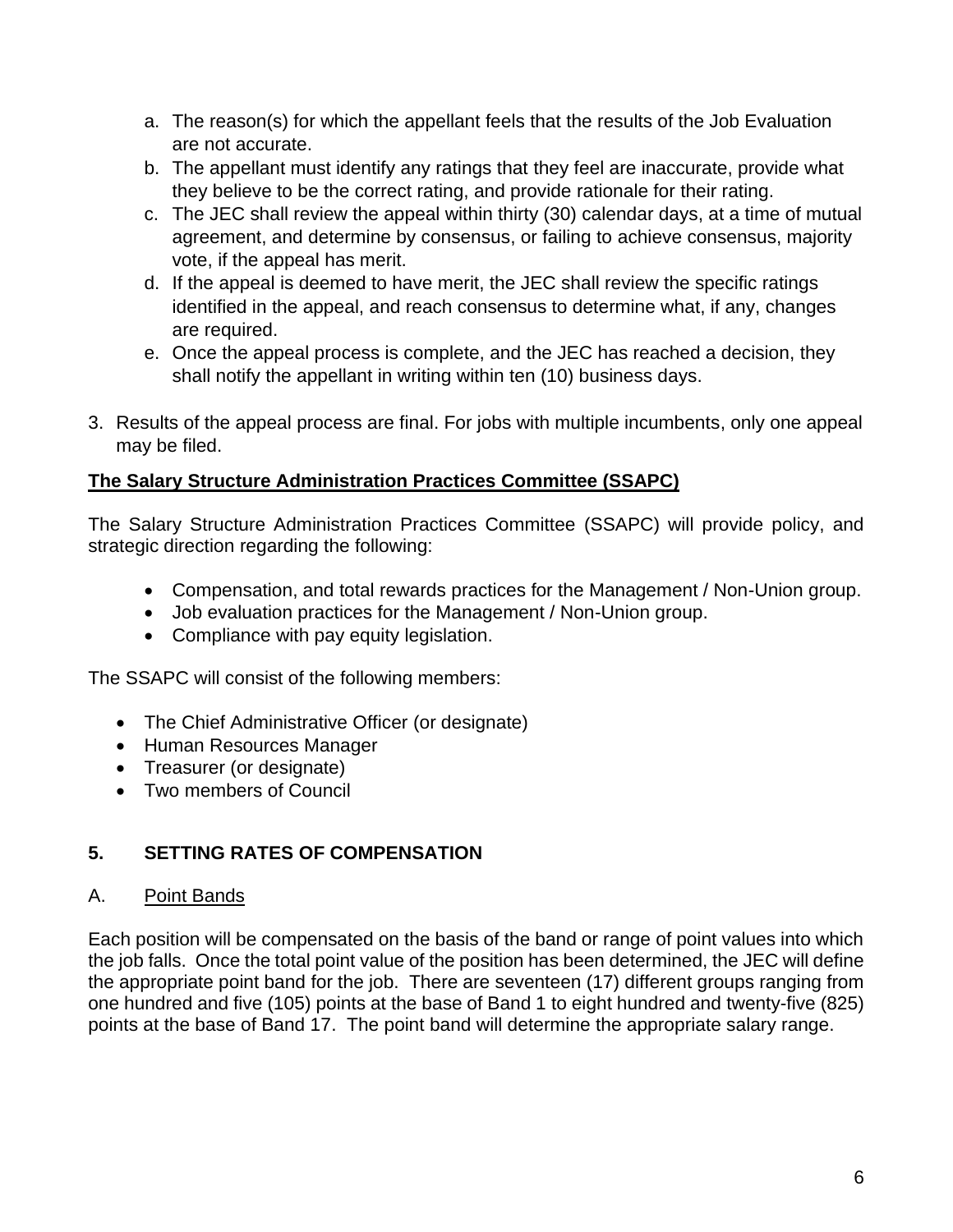#### B. Salary Ranges

The point band number defines the salary range. The salary level for each point band consists of six (6) steps, with step 0 being the base of the pay band and step 5 being the maximum of the pay band.

Salary ranges shall progress in line with the annual increments identified in this policy. The rates for Step 0 and Step 5 shall be multiplied by the annual increment, and steps 1,2,3 and 4 shall be at equal increments between steps 0 and 5.

### **6. INITIAL PLACEMENT ON COMPENSATION GRID**

Upon being hired, staff will be placed on the salary grid. Placement shall occur according to the following criteria:

- 1. All positions start at Step 0 unless they have significant related experience as follows:
	- a. Step 1: 5 10 years in a related job at a lower level (e.g. Supervisor, or Division Manager) with the Town of Fort Frances, or another employer.
	- b. Step 2: 5 10 years in a related job at the same level, or higher level (e.g. Supervisor, or Division Manager) with the Town of Fort Frances, or another employer.
	- c. Step 3: 10 or more years of experience in a related job at the same level, or higher level with the Town of Fort Frances, or another employer.
	- d. Placement at Step 4 or higher shall be at the discretion of the CAO, and Human Resources Manager.

The Human Resources Manager will be responsible for initial grid placement unless it is at Step 4 or higher.

#### **Definitions:**

A related job is defined as a job where the candidate would have gained experience performing a number of the key duties in the job or have obtained some or all of the required qualifications for the job.

A job at the same level is defined as a job with a similar level of responsibilities. For example, functional lead, line supervisor, superintendent, project manager, department manager, division manager. Consideration should be given to responsibilities related to supervision of staff, financial management, project management, providing functional direction, as well as other relevant factors.

A job at a higher level is defined as a job with a higher level of responsibility. For example, someone with experience as a division manager who is applying for a department manager position. Consideration should be given to responsibilities related to supervision of staff,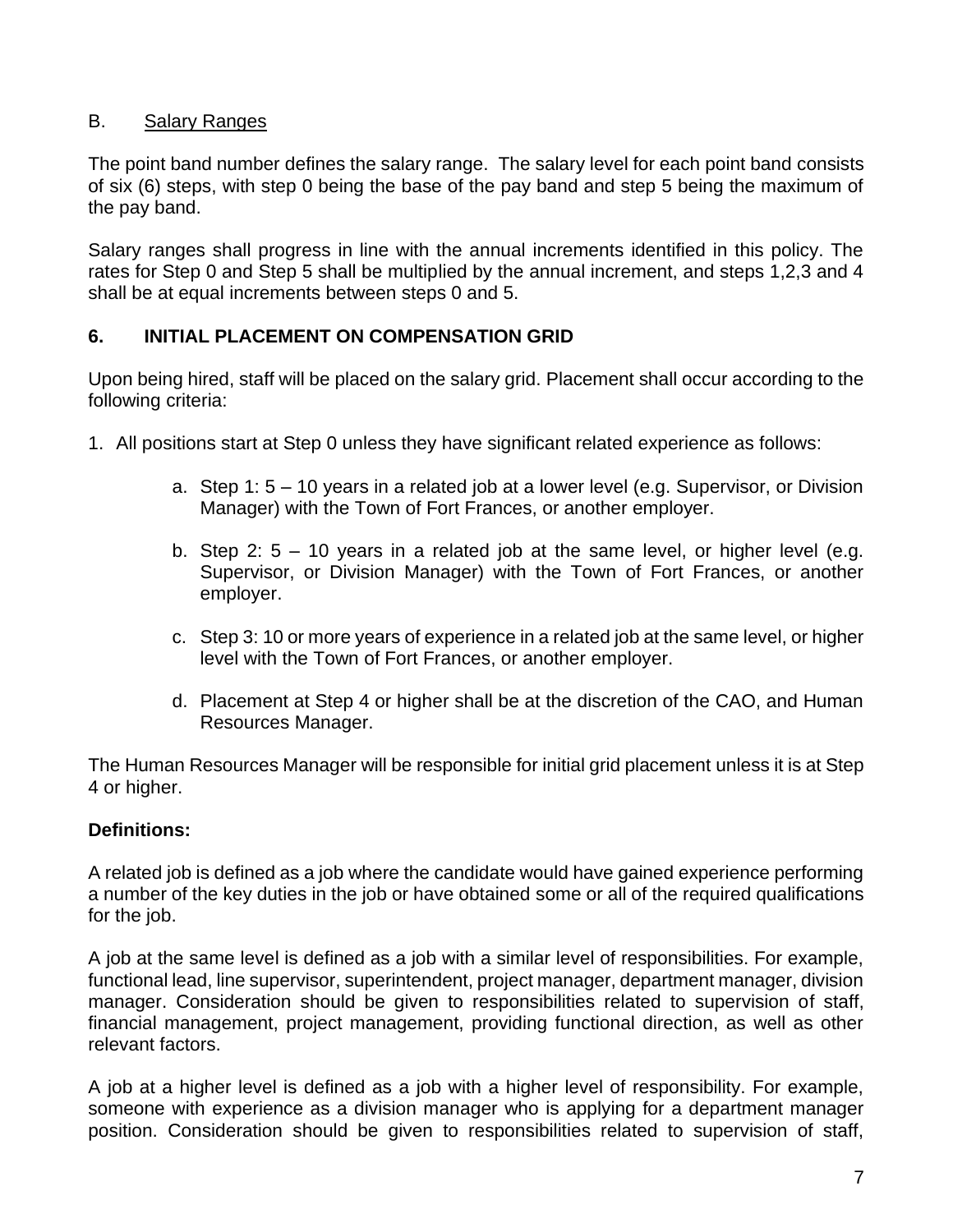financial management, project management, providing functional direction, as well as other relevant factors.

An employee holding a supervisory role shall be entitled to an effective rate of pay which is no less than 3% more than that of their direct subordinates. This principle will direct the initial placement on the compensation grid, and progression through the grid.

### **7. PROGRESSION THROUGH PAY BAND**

Employees shall progress through the pay band as follows:

1. Contingent on a satisfactory performance appraisal, which must be completed by the supervisor once per year, the incumbent will move to the next step on their new pay band at their anniversary date (i.e. the date they started in their current position) and will continue to do so until they reach the maximum rate for their pay band.

## **8. POLICY REVIEW AND MAINTENANCE**

The SSAPC Committee will review this policy at least once per term of Council and may review the policy as required.

A review of market compensation rates for Management Non-Union jobs, and bargaining unit jobs shall be conducted once per term of council. The Human Resources Manager and CAO at their discretion may undertake or arrange for a market survey as required.

Once a review is completed, if changes to compensation rates, or policy are indicated, the SSAPC Committee will submit a report with recommendations to Council with respect to rates of compensation and to any other matter relating to the operation of the process.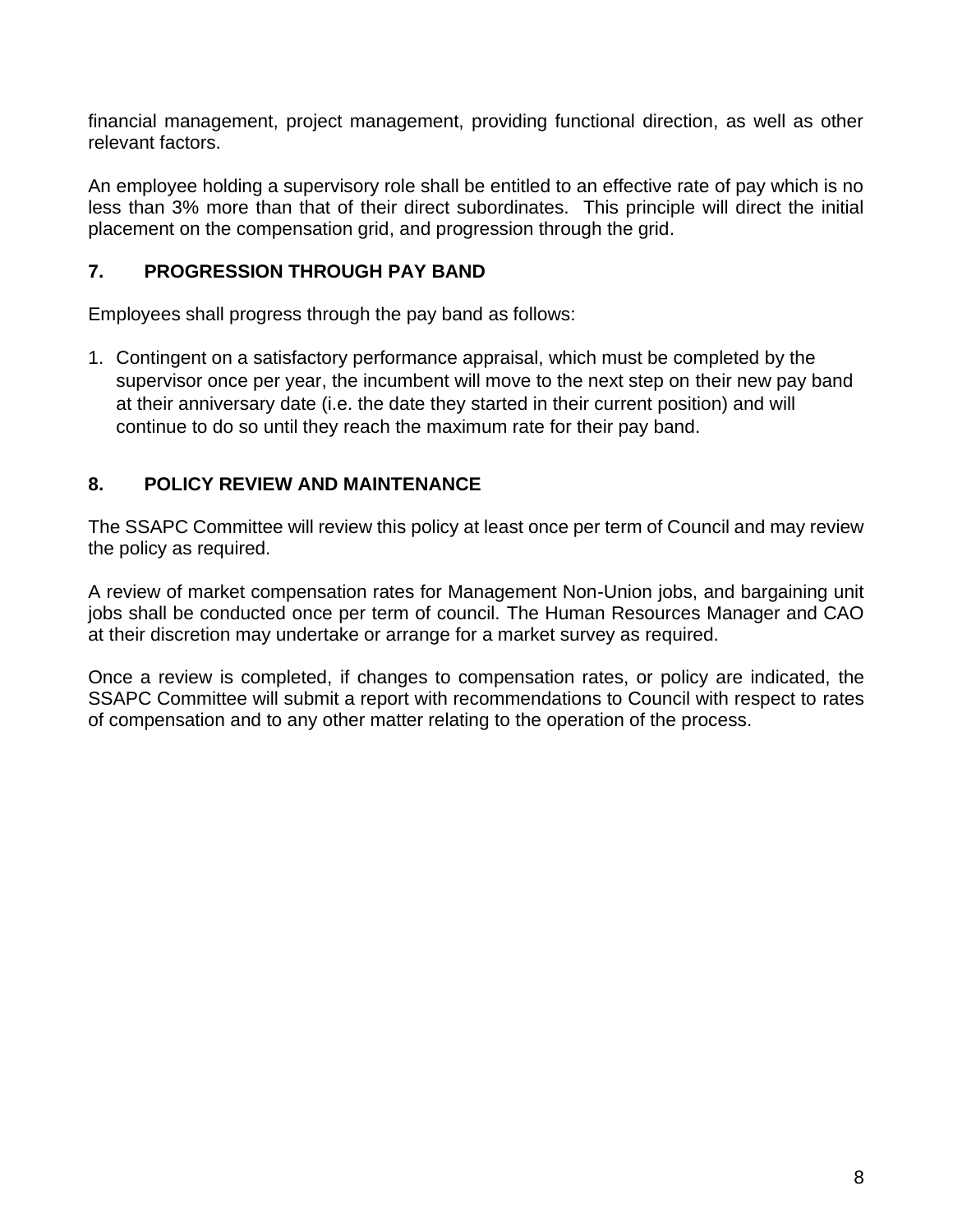# **9. SALARY RANGES FOR EACH PAY BAND**

| 2020           | <b>Hourly Rate</b> |        |    |        |                   |       |                   |       |        |       |         |
|----------------|--------------------|--------|----|--------|-------------------|-------|-------------------|-------|--------|-------|---------|
| <b>Band</b>    |                    | Step 0 |    | Step 1 | Step <sub>2</sub> |       | Step <sub>3</sub> |       | Step 4 |       | Step 5  |
| 1              | \$                 | 17.30  | \$ | 17.92  | \$                | 18.42 | \$                | 18.81 | \$     | 19.13 | \$20.40 |
| $\overline{2}$ | \$                 | 18.30  | \$ | 19.32  | \$                | 20.14 | \$                | 20.79 | \$     | 21.31 | \$23.40 |
| 3              | \$                 | 20.40  | \$ | 21.42  | \$                | 22.24 | \$                | 22.89 | \$     | 23.41 | \$25.50 |
| 4              | \$                 | 22.40  | \$ | 23.42  | \$                | 24.44 | \$                | 25.46 | \$     | 26.48 | \$27.50 |
| 5              | \$                 | 24.50  | \$ | 25.52  | \$                | 26.54 | \$                | 27.56 | \$     | 28.58 | \$29.60 |
| 6              | \$                 | 24.50  | \$ | 25.72  | \$                | 26.94 | \$                | 28.16 | \$     | 29.38 | \$30.60 |
| 7              | \$                 | 27.50  | \$ | 28.72  | \$                | 29.94 | \$                | 31.16 | \$     | 32.38 | \$33.60 |
| 8              | \$                 | 29.60  | \$ | 31.02  | \$                | 32.44 | \$                | 33.86 | \$     | 35.28 | \$36.70 |
| 9              | \$                 | 31.60  | \$ | 33.02  | \$                | 34.44 | \$                | 35.86 | \$     | 37.28 | \$38.70 |
| 10             | \$                 | 34.60  | \$ | 36.04  | \$                | 37.48 | \$                | 38.92 | \$     | 40.36 | \$41.80 |
| 11             | \$                 | 36.70  | \$ | 38.32  | \$                | 39.94 | \$                | 41.56 | \$     | 43.18 | \$44.80 |
| 12             | \$                 | 39.70  | \$ | 41.34  | \$                | 42.98 | \$                | 44.62 | \$     | 46.26 | \$47.90 |
| 13             | \$                 | 41.80  | \$ | 43.64  | \$                | 45.11 | \$                | 46.29 | \$     | 47.23 | \$51.00 |
| 14             | \$                 | 44.80  | \$ | 46.84  | \$                | 48.47 | \$                | 49.78 | \$     | 50.82 | \$55.00 |
| 15             | \$                 | 48.90  | \$ | 51.14  | \$                | 53.38 | \$                | 55.62 | \$     | 57.86 | \$60.10 |
| 16             | \$                 | 53.00  | \$ | 55.44  | \$                | 57.39 | \$                | 58.95 | \$     | 60.20 | \$65.20 |
| 17             | \$                 | 66.00  | \$ | 68.00  | \$                | 70.00 | \$                | 72.00 | \$     | 74.00 | \$76.00 |

The following are the hourly salary ranges for each pay band:

| 2021           | Hourly Rate (2% increase from 2020) |        |        |       |        |       |        |       |        |       |         |
|----------------|-------------------------------------|--------|--------|-------|--------|-------|--------|-------|--------|-------|---------|
| <b>Band</b>    |                                     | Step 0 | Step 1 |       | Step 2 |       | Step 3 |       | Step 4 |       | Step 5  |
| 1              | \$                                  | 17.65  | \$     | 18.28 | \$     | 18.91 | \$     | 19.54 | \$     | 20.18 | \$20.81 |
| $\overline{2}$ | \$                                  | 18.67  | \$     | 19.71 | \$     | 20.75 | \$     | 21.79 | \$     | 22.83 | \$23.87 |
| 3              | \$                                  | 20.81  | \$     | 21.85 | \$     | 22.89 | \$     | 23.93 | \$     | 24.97 | \$26.01 |
| $\overline{4}$ | \$                                  | 22.85  | \$     | 23.89 | \$     | 24.93 | \$     | 25.97 | \$     | 27.01 | \$28.05 |
| 5              | \$                                  | 24.99  | \$     | 26.03 | \$     | 27.07 | \$     | 28.11 | \$     | 29.15 | \$30.19 |
| 6              | \$                                  | 24.99  | \$     | 26.23 | \$     | 27.48 | \$     | 28.72 | \$     | 29.97 | \$31.21 |
| 7              | \$                                  | 28.05  | \$     | 29.29 | \$     | 30.54 | \$     | 31.78 | \$     | 33.03 | \$34.27 |
| 8              | \$                                  | 30.19  | \$     | 31.64 | \$     | 33.09 | \$     | 34.54 | \$     | 35.99 | \$37.43 |
| 9              | \$                                  | 32.23  | \$     | 33.68 | \$     | 35.13 | \$     | 36.58 | \$     | 38.03 | \$39.47 |
| 10             | \$                                  | 35.29  | \$     | 36.76 | \$     | 38.23 | \$     | 39.70 | \$     | 41.17 | \$42.64 |
| 11             | \$                                  | 37.43  | \$     | 39.09 | \$     | 40.74 | \$     | 42.39 | \$     | 44.04 | \$45.70 |
| 12             | \$                                  | 40.49  | \$     | 42.17 | \$     | 43.84 | \$     | 45.51 | \$     | 47.19 | \$48.86 |
| 13             | \$                                  | 42.64  | \$     | 44.51 | \$     | 46.39 | \$     | 48.27 | \$     | 50.14 | \$52.02 |
| 14             | \$                                  | 45.70  | \$     | 47.78 | \$     | 49.86 | \$     | 51.94 | \$     | 54.02 | \$56.10 |
| 15             | \$                                  | 49.88  | \$     | 52.16 | \$     | 54.45 | \$     | 56.73 | \$     | 59.02 | \$61.30 |
| 16             | \$                                  | 54.06  | \$     | 56.55 | \$     | 59.04 | \$     | 61.53 | \$     | 64.02 | \$66.50 |
| 17             | \$                                  | 67.32  | \$     | 69.36 | \$     | 71.40 | \$     | 73.44 | \$     | 75.48 | \$77.52 |